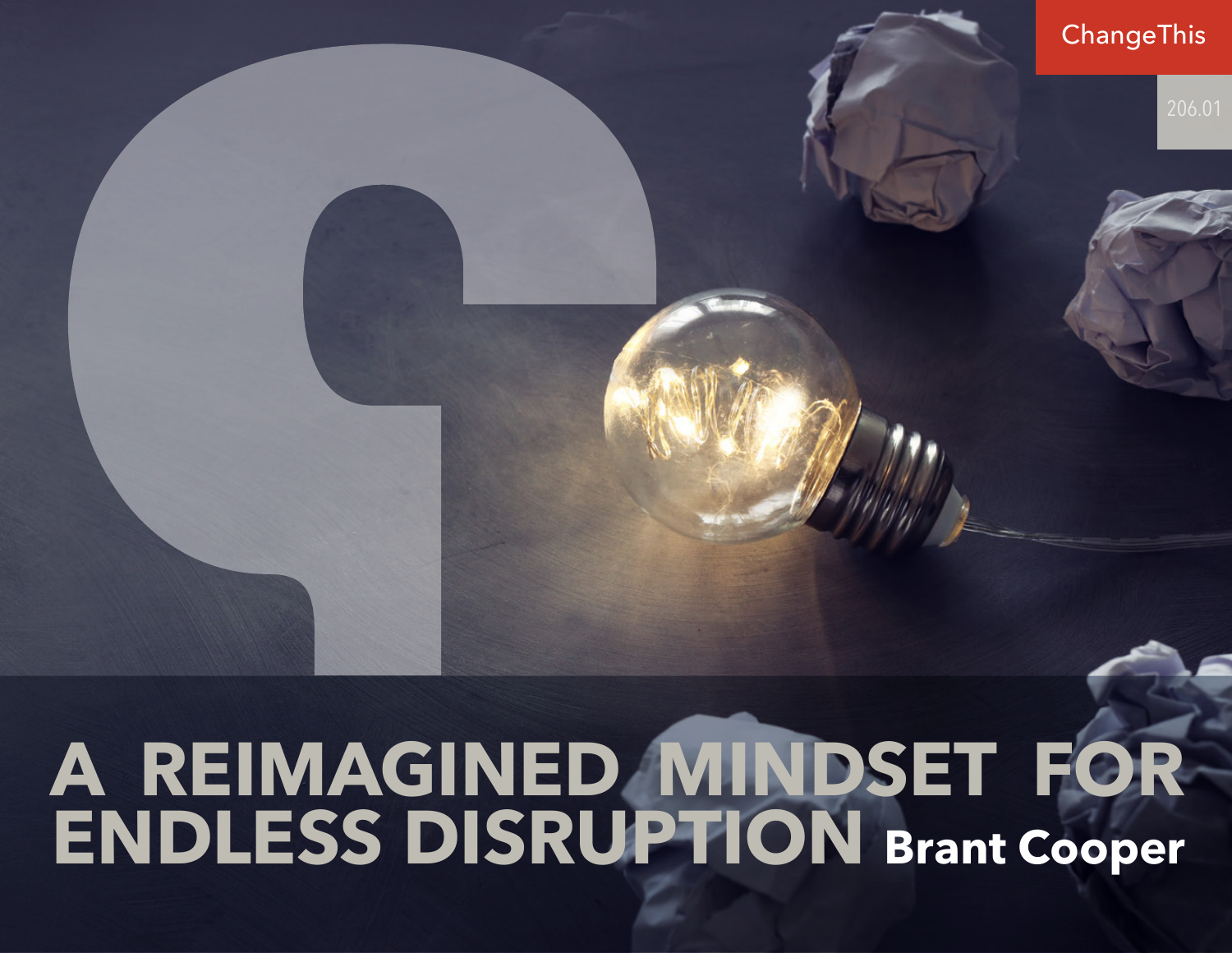# As the parade of media outlets 206.01 remind us daily, change–big waves of change–keep coming.

These waves are fundamentally reshaping our way of working. Our relationships with the companies we lead and the organizations that employ us continue shifting and realigning, if not completely unraveling.

The Great Resignation saw four million Americans leave their jobs in July of 2021 alone, according to the U.S. Bureau of Labor Statistics<sup>1</sup>, and millions more have moved on or plan to box up their virtual belongings and quit their real jobs soon. With upwards of 10 million-plus jobs now available, the waves of change rippling through our companies and our communities will be felt for a long time. This reset might constitute one of the most dramatic realignments of labor in our lifetime.

Perhaps we shouldn't be surprised. When a tsunami makes landfall, it permanently alters the landscape. What does that professional landscape look like? In record numbers, people admit to burnout from long hours of work, and for those who work in the knowledge economy, there's an exhaustion and frustration from being stuck at home behind a screen of electrons with no clear end to the pandemic in sight. It turns out working from home during a global pandemic has provided people the time and space to reconsider their priorities.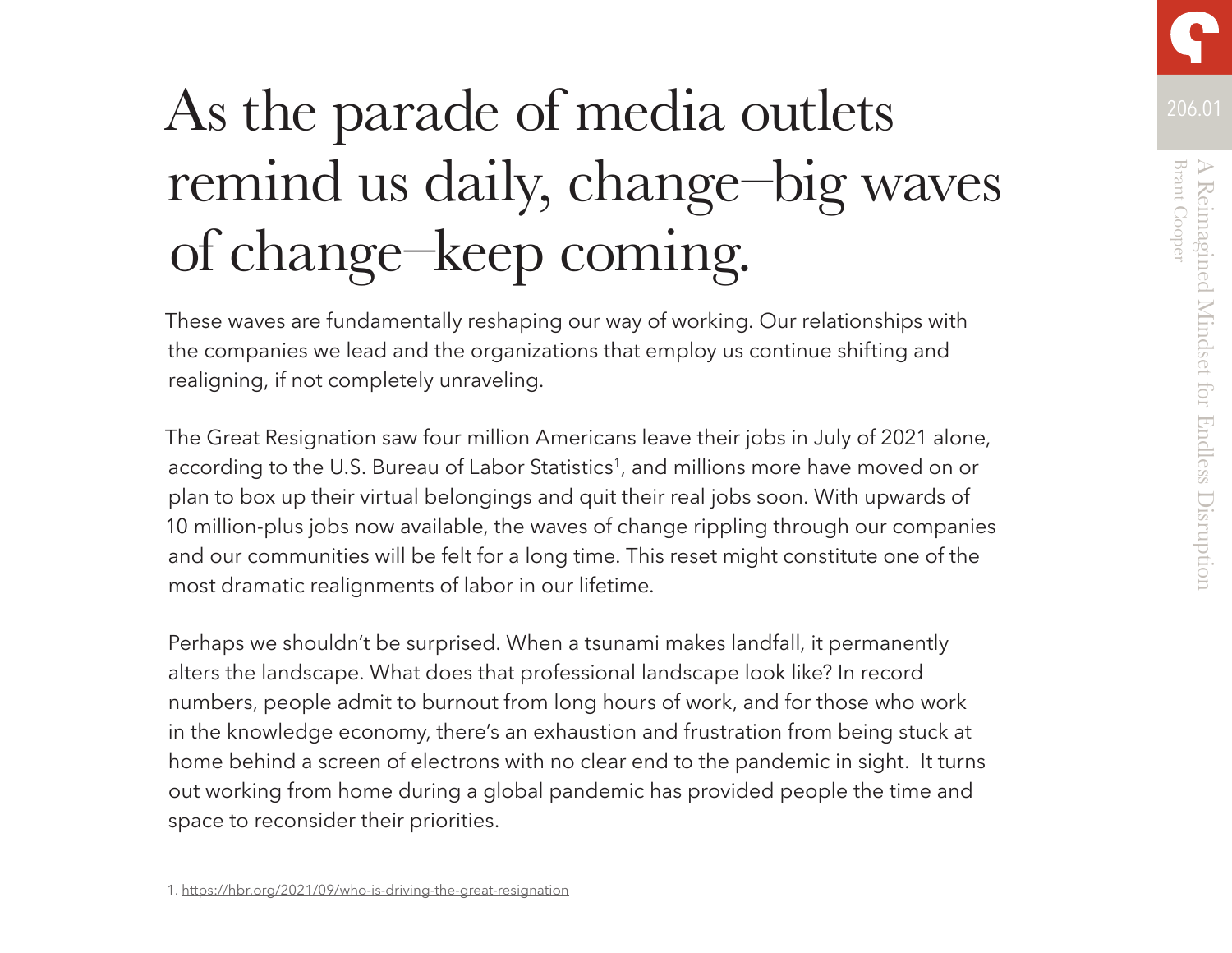People have been forced to reconcile the demands of work with the other aspects of life that make people feel human. Many see the present as a time to move on to explore a better fit: whether it's a desire for more meaningful work, more money, more flexibility, a new role that's supportive of a particular lifestyle or family needs. Or maybe it's the need for a more empowering organizational situation, one which supports people's desire to contribute and grow.

Businesses themselves remain in flux, their leaders facing daunting management challenges. Like their employees reconsidering priorities, managers, too, are faced with their own sets of reprioritizations. Organizations large and small struggle to make sense of the rapid pace of the world: innovation, digital transformation, remote work, big tech antitrust movements, supply chain issues, China trade, ransomware attacks—on and on. Can't we just go back to the simplicity of the Great Recession?

Is this mix of unpredictable disruptions at unprecedented speed the true new normal, pray tell? Uncertainty and increased complexity are the way of an accelerating world wrapped up in technological transformation dipped in ever-shifting human wants and needs. But just because the world feels less certain than ever, this doesn't mean we can't become more proactive as leaders and organizations in our effort to adapt.

Any business, whether it's a large enterprise employing tens of thousands or a small business of fewer than 20 people can react the right way, by developing a mindset based on resilience, awareness, and dynamism along with a distinct set of behaviors (what I call the 5Es) to empower leadership, teams and your entire organization on a steady path forward to creating value.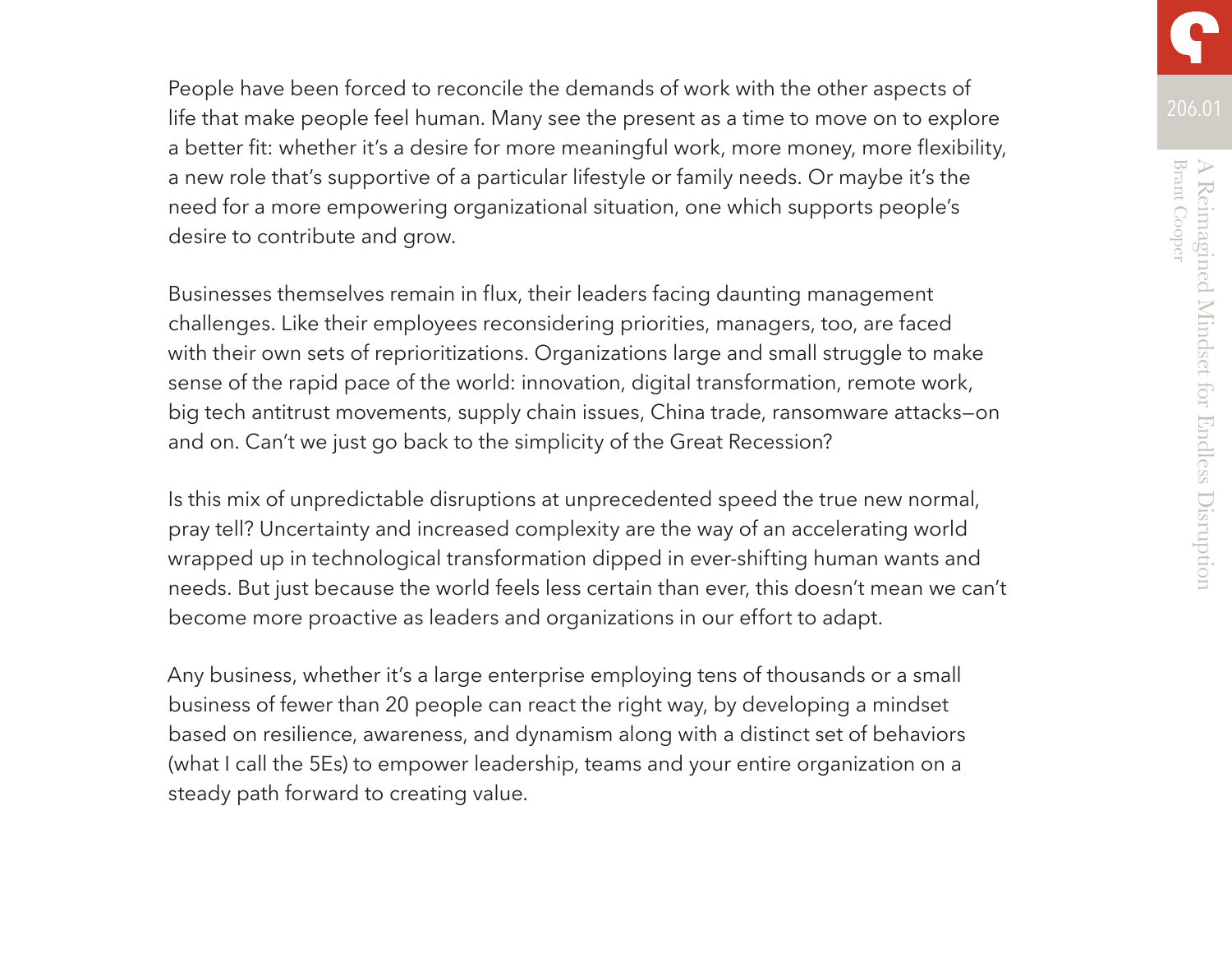206.01 Change has been a constant in human history, leading us to our place today. We've always dealt with disruptions, and we will continue to do so. Weathering the storms of today's endless disruption requires a new toolkit fashioned for our times.

# **MAKING DISRUPTION WORK FOR ALL**

What we've witnessed since the pandemic began are the components of the disruption story on full display: the incredible wins of capitalism in creating vaccines—truly lifesaving work; the failure in bailouts going to executive compensation and stock buybacks; the accelerated inequity of the economy; the struggle of some businesses versus the rapid growth of others; the failures, challenges, and successes of various governmental institutions. The list goes on.

In the end, we should not lose the bigger picture here. The pandemic is a microcosm of the larger disruption at play. *Business cannot return to the way things were before.* The pandemic is a lesson we mustn't miss. Continuous disruption is the new norm. To confront it, the questions we must answer include: How do we ensure that disruption benefits us all? How do we protect those that are disrupted? And moreover, how do we create radically resilient organizations?

# Weathering the storms of today's endless disruption requires a new toolkit fashioned for our times.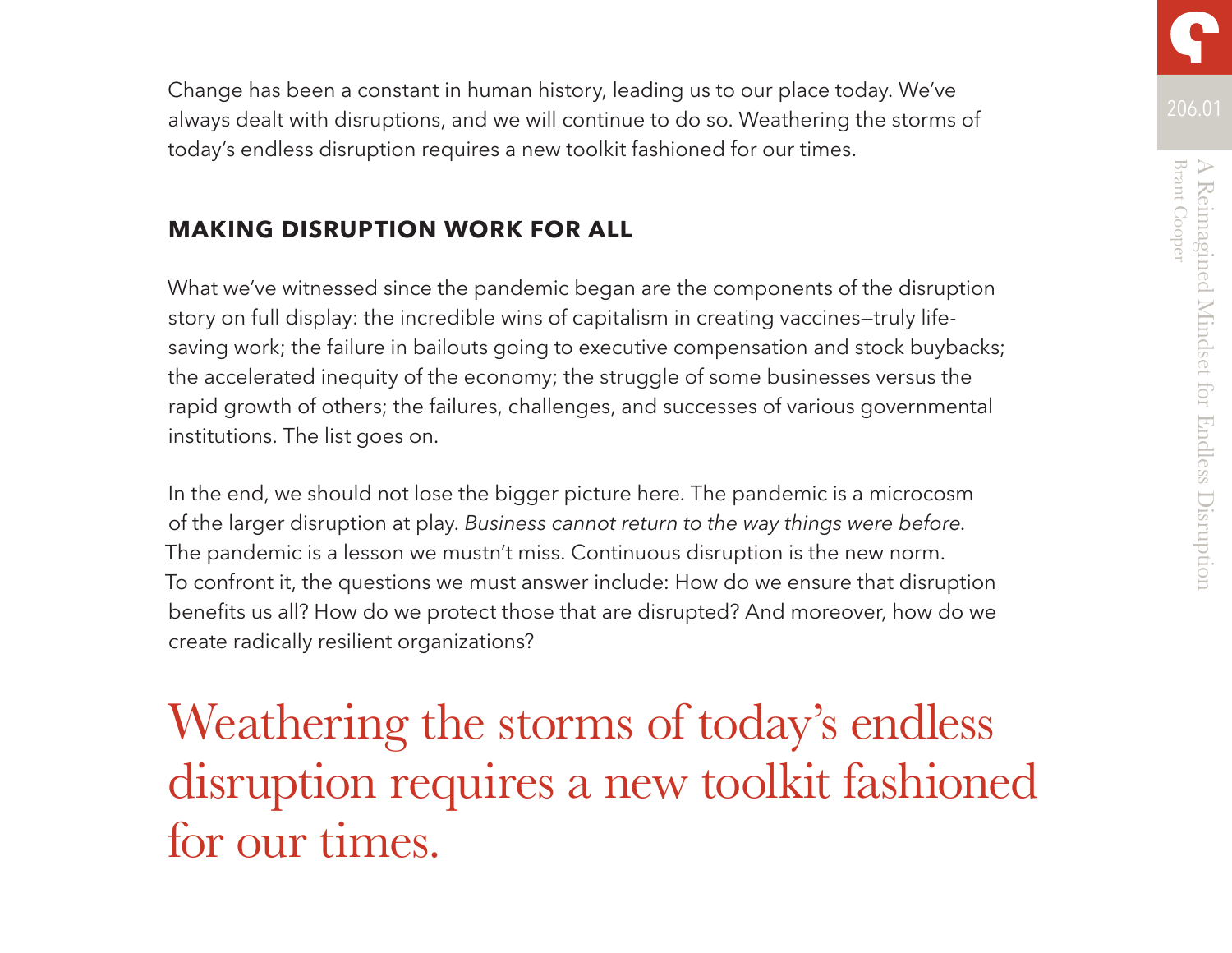The good news is, understanding the nature and magnitude of the disruption we're in the midst of means we all can set forth to adapt and own the desired outcomes of disruption. We as leaders and professionals of various ranks fundamentally must change how we organize and manage business. The way we make that change happen is in our hands. We must create institutions that are designed and managed such that they not only survive disruption but can continue to create value for all stakeholders.

Business leaders must reinvent their organizations for the twenty-first century. Most organizations today are still structured and managed as though they are extended assembly lines. We're not in the industrial age anymore. We must reimagine what twenty-first-century businesses look like. As the dominant force in society, business will lead the way in re-shaping and reimagining our future. But similar, conscious disruption must occur in other organizations, as well. Outside of business, leadership in all levels of education, government, NGOs, and so on can follow a similar program.

And while it's optimistic to imagine that there's a one-size-fits-all scheme for this reimagining, that is not a practical approach. The desired outcome of change is the creation of an organization that is Resilient to disruption, Aware of its environment, and Dynamic. In other words, a "RAD" organization that knows change is occurring and can react quickly is an organization built to last. This is the objective as we think about a future where more frequent disruption lies ahead.

The way we make the necessary change happen is via the Five Elements, or "5Es," which describe the desired behaviors or states of being required for a RAD organization. The 5Es are Empathy, Exploration, Evidence, Equilibrium, and Ethics. Decades of research and real-world experience support the promise that some combination of these attributes,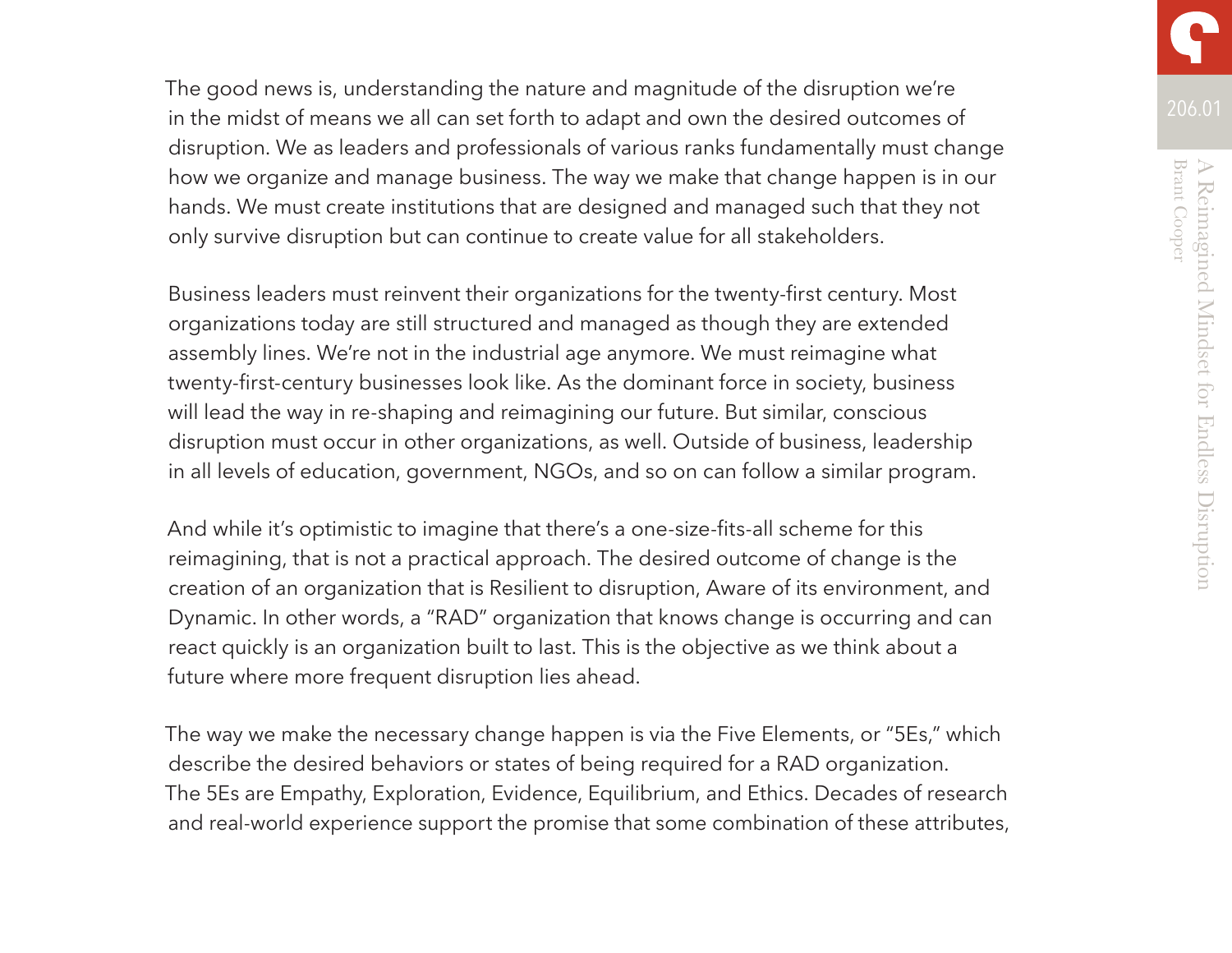implemented and propagated throughout an organization, will produce a business that is able to deal with the accelerated world and massive change we're all a part of.

One challenge, of course, is to navigate the intentional evolution of the business, while the business must continue its current execution. The flow of my proposed evolution is such that the new business emerges from within the old. It reveals itself from the ground up, while being sculpted by the very organization it is replacing. This is a departure from the external disruption paradigm peddled by the Innovation Industry. It's different from the typical mandate-driven change programs offered by the management consultant industry, dominated by companies suffering from the same twentieth-century anachronisms as those they counsel.

I propose ways to kickstart the change, intentionally urging behavior change until momentum takes over, change then accelerates based on need and driving impact, scale is created as change is pulled in by core groups, and eventually the very structure creates the desired behavior so that RAD organization will endure. The newly emerged businesses, in combination with the purposeful reinvention of other economic and societal entities, provides a powerful opportunity to create the world we would like to live in.

Societal transformation depends on how we all apply a RAD mindset, methods, and models to drive initiatives designed for impact on and benefit to various institutions, like government, education, NGOs, small businesses, and others. Reimagining the role of capitalism, which protects the fundamental purpose of business, contributes to a more balanced economic system, such that the vast majority of stakeholders benefit as opposed to the few. Instead of trickle down, it's value flowing up.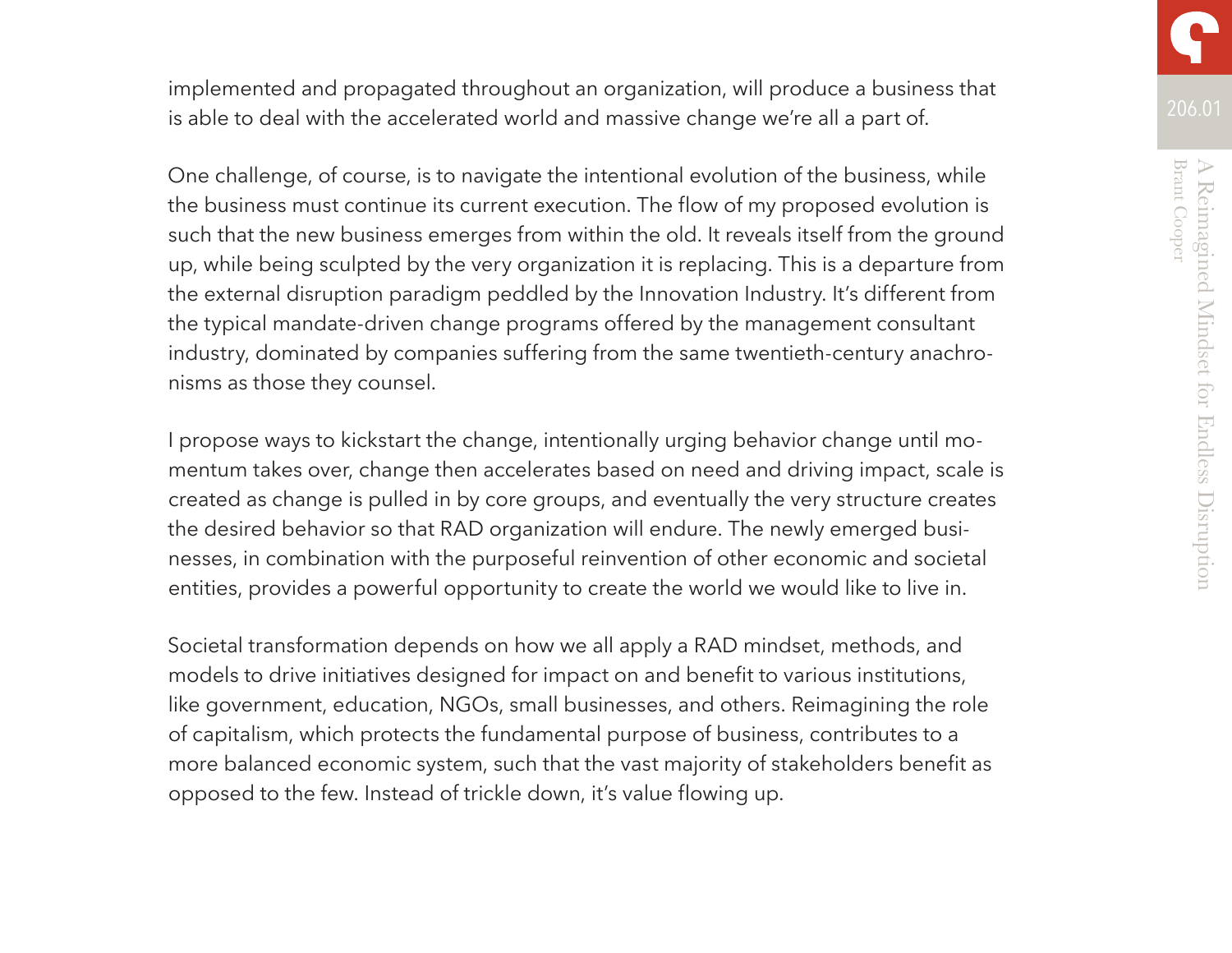# **DEEPER INTO THE RAD MINDSET**

The belief among many for the last five decades has been that a business's sole responsibility was to maximize shareholder value. But that is an incomplete thought. A business operates in order to sell specific types of products or services for particular markets. These products or services represent the company's purpose, or, if you will, its mission. Therefore, in actuality, the belief would be more coherent if instead it stipulated that a business's responsibility is to maximize shareholder value through its mission. The shareholder doesn't buy stock in an automobile manufacturer with the assumption that managers will decide to convert the business to a skateboard manufacturer or restaurant delivery service if shareholder value were to increase.

It follows that if the mission of the business is to sell services or products to customers in particular markets, then customers are the first priority. Employees must work to accomplish the mission; therefore, they are the next priority. If your employees are unable to successfully deliver value to the customers, there is no business and no value for shareholders.

The belief among many for the last five decades has been that a business's sole responsibility was to maximize shareholder value. But that is an incomplete thought.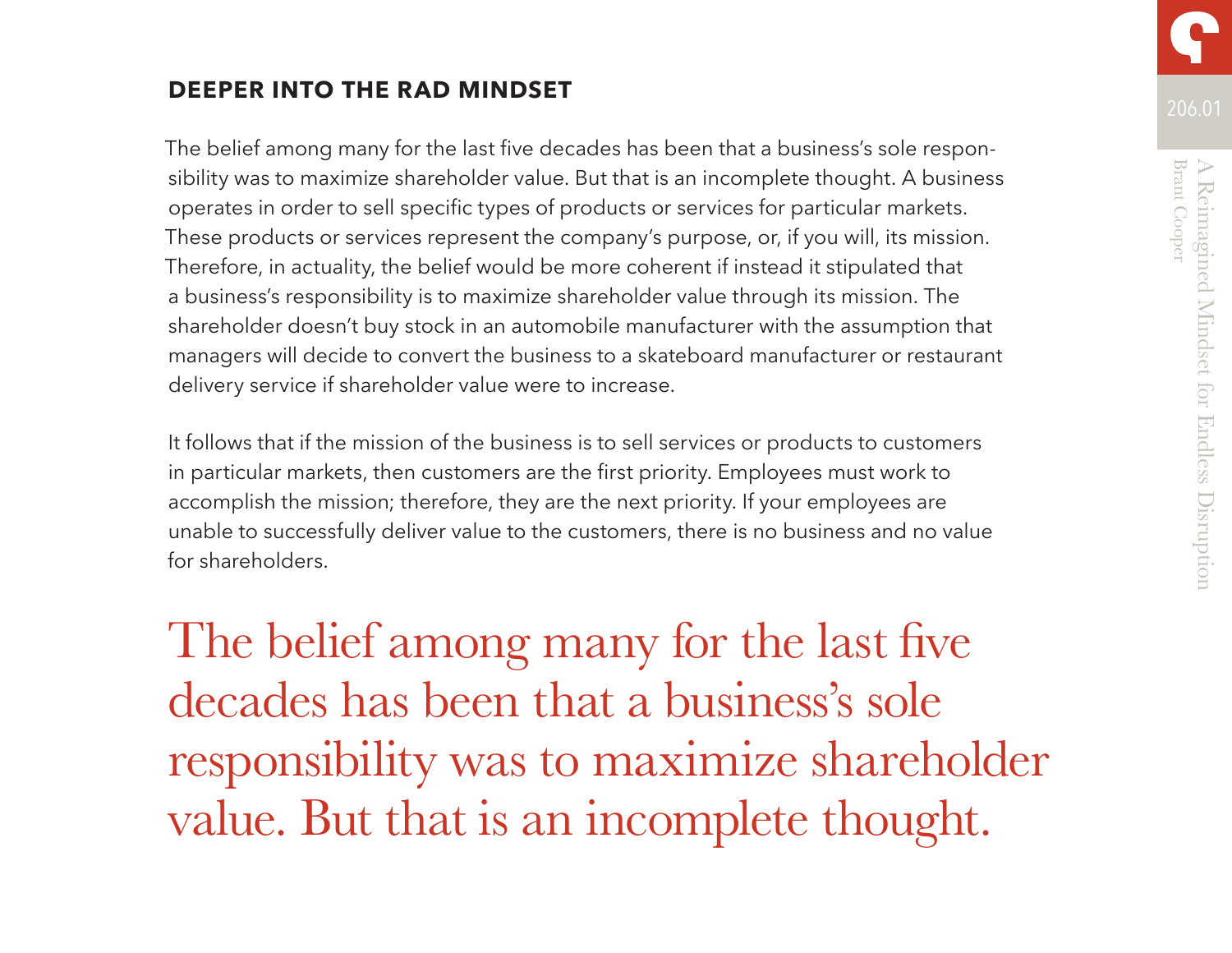The solution to business woes going forward seems so simple, yet in practice is complex. The straightforward idea is that business needs to refocus on creating value for customers. Most companies I interact with believe this to be true. We hear endlessly how companies are "customer focused," "customer-centric," or even "customer obsessed." But it's definitely one of those easy-to-say, hard-to-do concepts.

Perhaps counterintuitively, it has become more difficult because of the digital revolution. It's more difficult because everyone has a computer in their pocket. It's more difficult because of complexity. It's more difficult because twentieth-century methods don't work. Using twentieth-century conventional wisdom to manage a system of twentyfirst-century complexity (such as your business) doesn't work. Facing an unpredictable, unmodeled world that is subject to black swan events requires a different type of organization. With this in mind, and at the risk of exposing my cultural background further, organizations must be something that talented surfers inherently are; that is, they must be RAD: Resilient, Aware, Dynamic.

**Resilient.** Strong like an oak and flexible like a reed, able to bounce back from adversity, and to remain stable as a whole when parts of the system change or fail.

**Aware.** People are able to recognize what's not known, to absorb and share new information and data that come from the outside world as well as from within the company, and to be present in the moment.

**Dynamic.** Adaptable, the very structure able to change in response to needs; the organization is fast and nimble.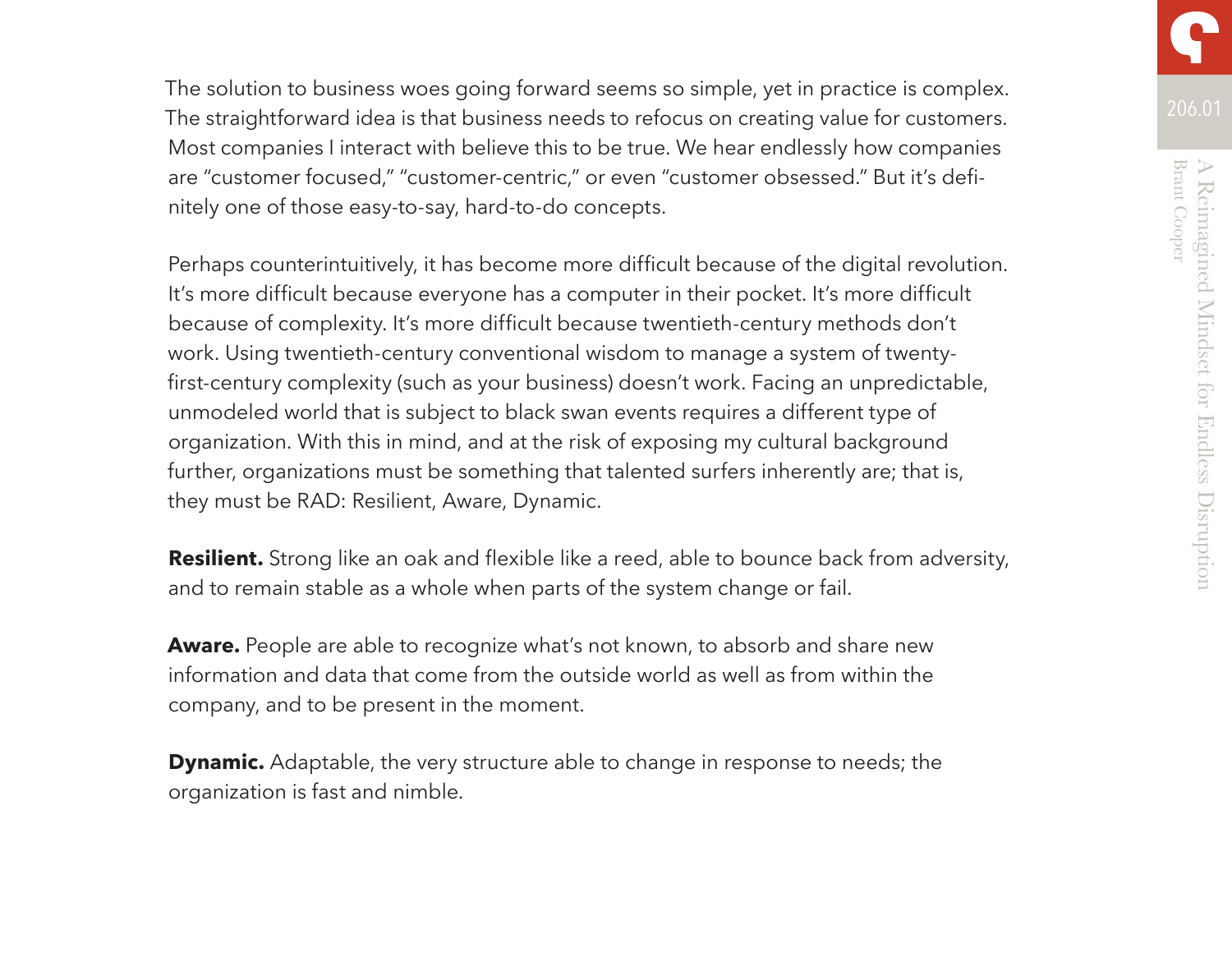The mindset change begins at the top. It requires focused self-awareness and vulnerability. In her seminal leadership book, *Dare to Lead*, Bréne Brown writes, "The courage to be vulnerable is not about winning or losing, it's about the courage to show up when you can't predict or control the outcome." She's exactly right.

Leaders must be able to recognize uncertainty. They must be able to recognize the difference between poor execution of best practices and when they aren't the best practices anymore. They must admit when they don't know the answer. They must be willing to embrace humility quickly. Leaders must understand when to learn first, rather than just execute harder. Ultimately, they balance the efficiency and learning mindsets. Uncertainty has always existed inside of business, of course, but the digital revolution has vastly increased it.

John Chambers, former executive chairman and CEO of Cisco Systems, shared with me a painful story of learning to embrace his own imperfection. "One of the hardest things for me to learn was to admit that I had flaws and there were some areas that I really struggled with." At a "Bring Your Kids to Work Day" at Cisco, John helped a young girl who was struggling to overcome her dyslexia on stage in front of an audience of five hundred. In his conversation with her, he admitted his own struggles with the conditionbut, little did he know, his lavalier mic was still on.

"I never intended to share with anybody that I was dyslexic because I viewed it as a huge weakness. The audience got really quiet, and I realized everybody had heard me say that I was dyslexic and that I have struggled with reading and writing since I was a young boy. It was crushing because I thought my company and my teams expected me to be a superhuman. Cisco was on its way to becoming the most valuable company in the world,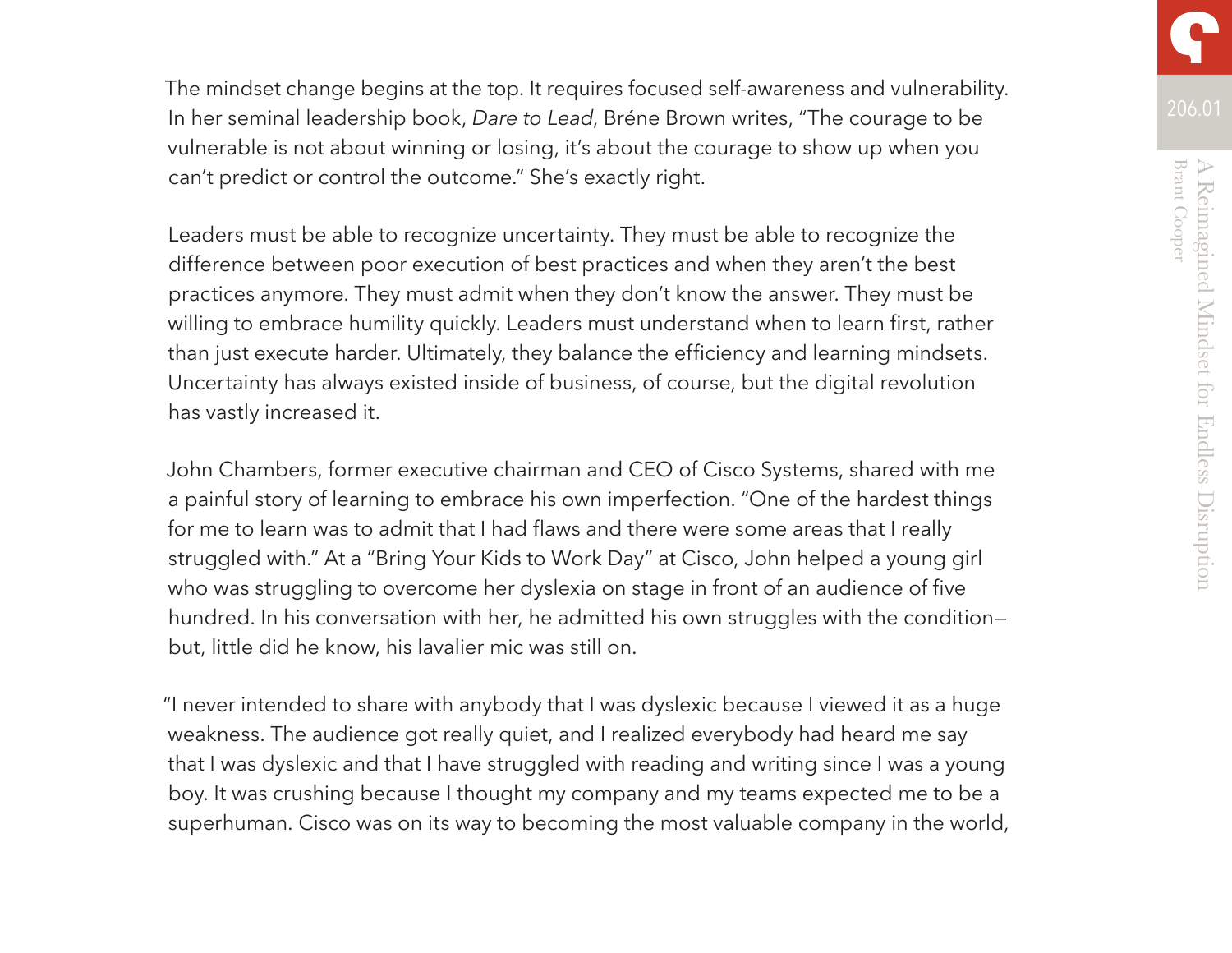and I thought we needed somebody at the top who didn't make mistakes and didn't have weaknesses. However, I soon realized it actually was the reverse. The fact that I shared with people that I've struggled—and how I dealt with those challenges—built empathy and connection. It was ultimately one of the best things I've ever done as a leader."

The trick to dealing with uncertainty and insecurity is no trick at all: You must actively reduce it. How? You must identify the uncertainties. You must respond to that which you have control over and prepare, proactively, for those areas you don't. To paraphrase former U.S. secretary of defense Donald Rumsfeld, you need to understand your knowns versus your unknowns.

Using twentieth-century conventional wisdom to manage a system of twenty-first-century complexity (such as your business) doesn't work. Facing an unpredictable, unmodeled world that is subject to black swan events requires a different type of organization.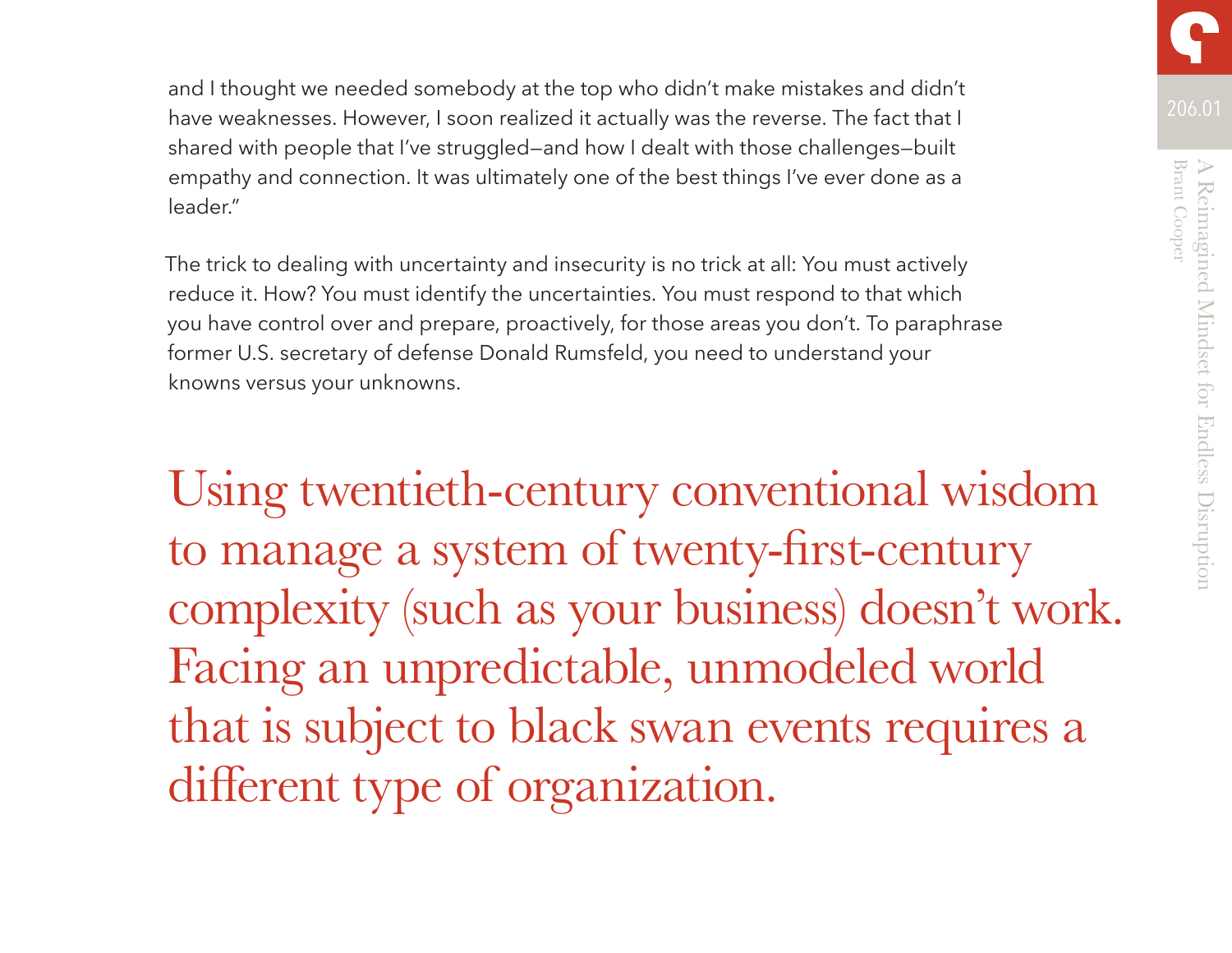# **THE 5 ELEMENTS: A TOOLKIT FOR TRANSFORMATION**

The RAD framework is how we adapt to disruption and uncertainty as leaders and companies. Yet as leaders know, this is only the beginning. There's more work we need to do in order to ready ourselves for implementation in our organizations. The brainbending we need is wrapped around the disruption mindset, which is based on and flows from five key elements. These are the pillars on which we build our attack plan for changing how we do business in this new environment. Based on my work with more than sixty enterprises around the globe, working with people on the front lines and in the C-suite, from all corners of an organization, I've come up with the 5Es: five characteristics of RAD organizations: Empathy, Exploration, Evidence, Equilibrium and Ethics. Here's what this looks like:

**1. Empathy** | Empathy is about understanding people deeply. It requires us to temporarily get out of our own skin and try on someone else's. It's being fully present and respectful of that person's take in the moment. How you use the information and understanding you experience is something else.

**2. Exploration |** Exploration is what we do when we don't know. Uncertainty exists everywhere to varying degrees. We can't execute through uncertainty, which typically leads to failure. Humans are learning machines. We learn to walk, run, and ride a bike. We fail, learn, iterate, until we succeed. The faster we iterate the sooner we can execute on what we've learned.

**3. Evidence |** Evidence" is short for "evidence-informed decision-making." Evidence comes from the data we receive through experiments, execution results, feedback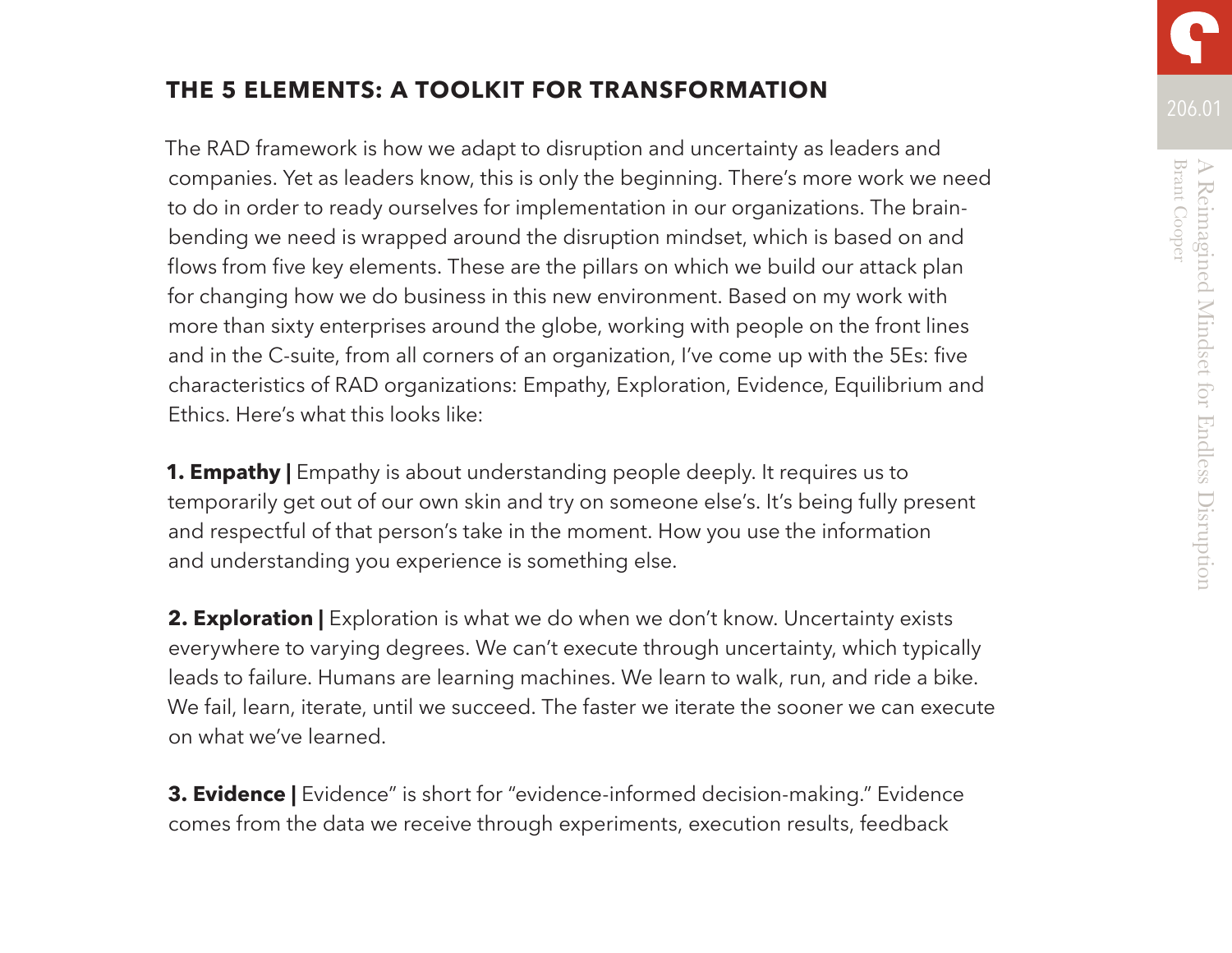loops, and insights we glean through customer empathy work. Decisions should not be made purely by data, except in rock-solid, known-known circumstances. Evidence is a key to forming consensus.

**4. Equilibrium |** Equilibrium is established when you have opposing forces that result in a stable system. When one force becomes too strong, the system becomes unstable. Equilibrium inside the business requires balancing efficient execution with exploration. Strategy determines what the stable system should look like based on priorities and gaps in progress toward desired outcomes. Leaders and employees also must achieve a stable equilibrium in their lives. Many forces are at play, including family, security, health, and work.

**5. Ethics |** Ethics determine the values a company seeks to maintain in pursuit of its mission. Ethics includes how businesses interact with customers, manage data, including behavior tracking, and privacy, among many other considerations. Ultimately, companies need to define expected behaviors, establish guardrails, and enforce accountability. Leaders must model their values. Ethics also establishes the relationship between leadership and employees.

When it comes to implementation, the most common issues I hear are:

- How do we get leadership buy-in?
- How do we get aligned on strategic priorities?
- How do we create an innovation mindset?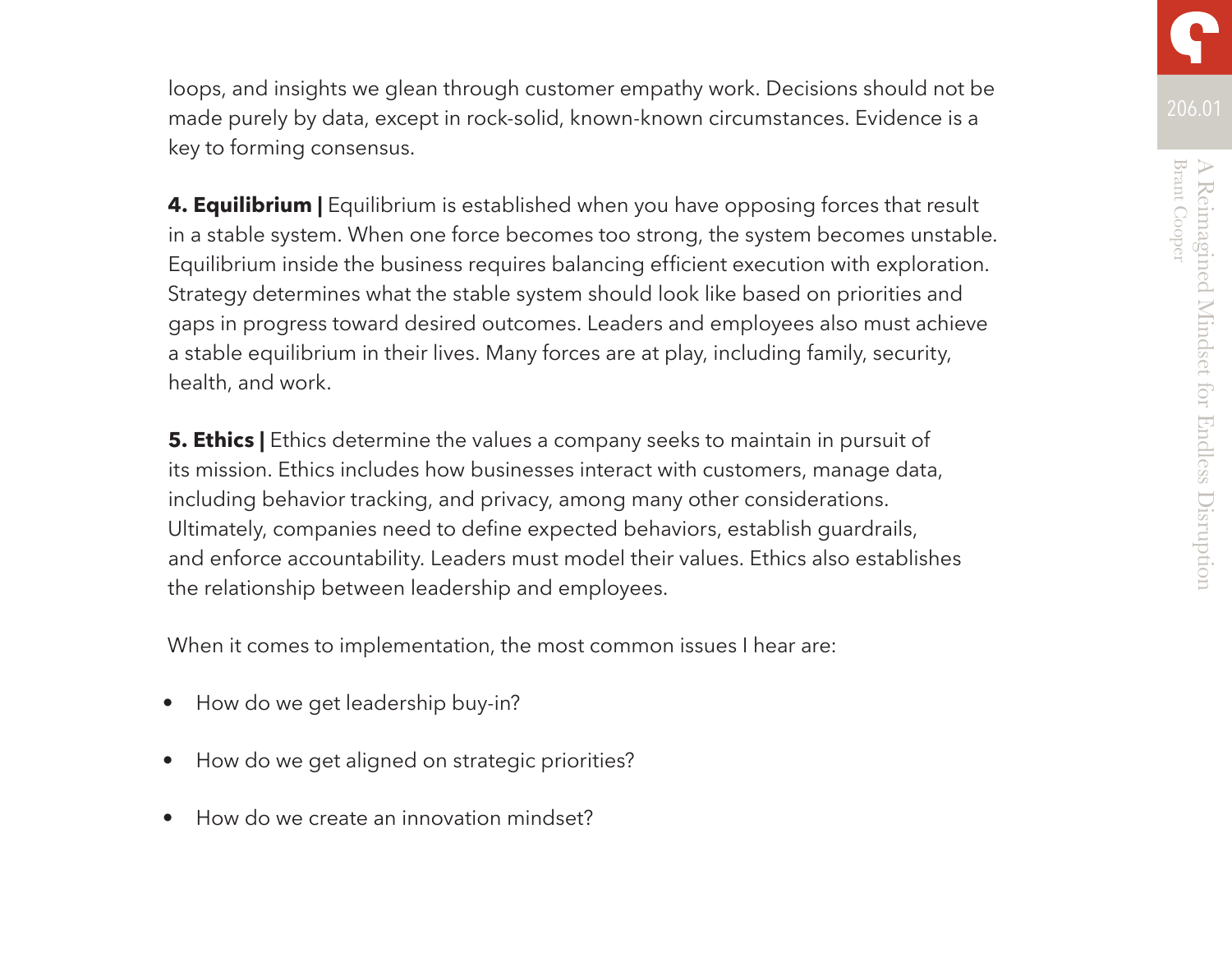While it helps to understand the concerns, these questions are off the mark. In my experience, leadership is bought in. They recognize that the old way of doing things is not working. They see that at the economic level, with the rising inequality, and they see it in their businesses, where growth is difficult to find while at the same time there's little more opportunity to squeeze more efficiency from the organization.

The pandemic brought more issues to bear that cost money, time, and resources. Issues like employee health and happiness, operational disaster preparation and recovery, and community well-being. Needs, in other words, that aren't compatible with the pure execution mindset of the twentieth century. Leadership is aware of the need for a more "innovative" mindset, but it can't be in service only to "innovation." The question isn't whether change is needed, but what that change will look like and how they can get it. Traditionally, big consulting firms help with strategy and designing top-down "innovation" programs, or "culture change," or "transformation," all of which start with another reorganization. To beat a dead analogy in the face, it's another plan to rearrange the deck chairs on the *Titanic*.

Leadership is aware of the need for a more "innovative" mindset, but it can't be in service only to "innovation."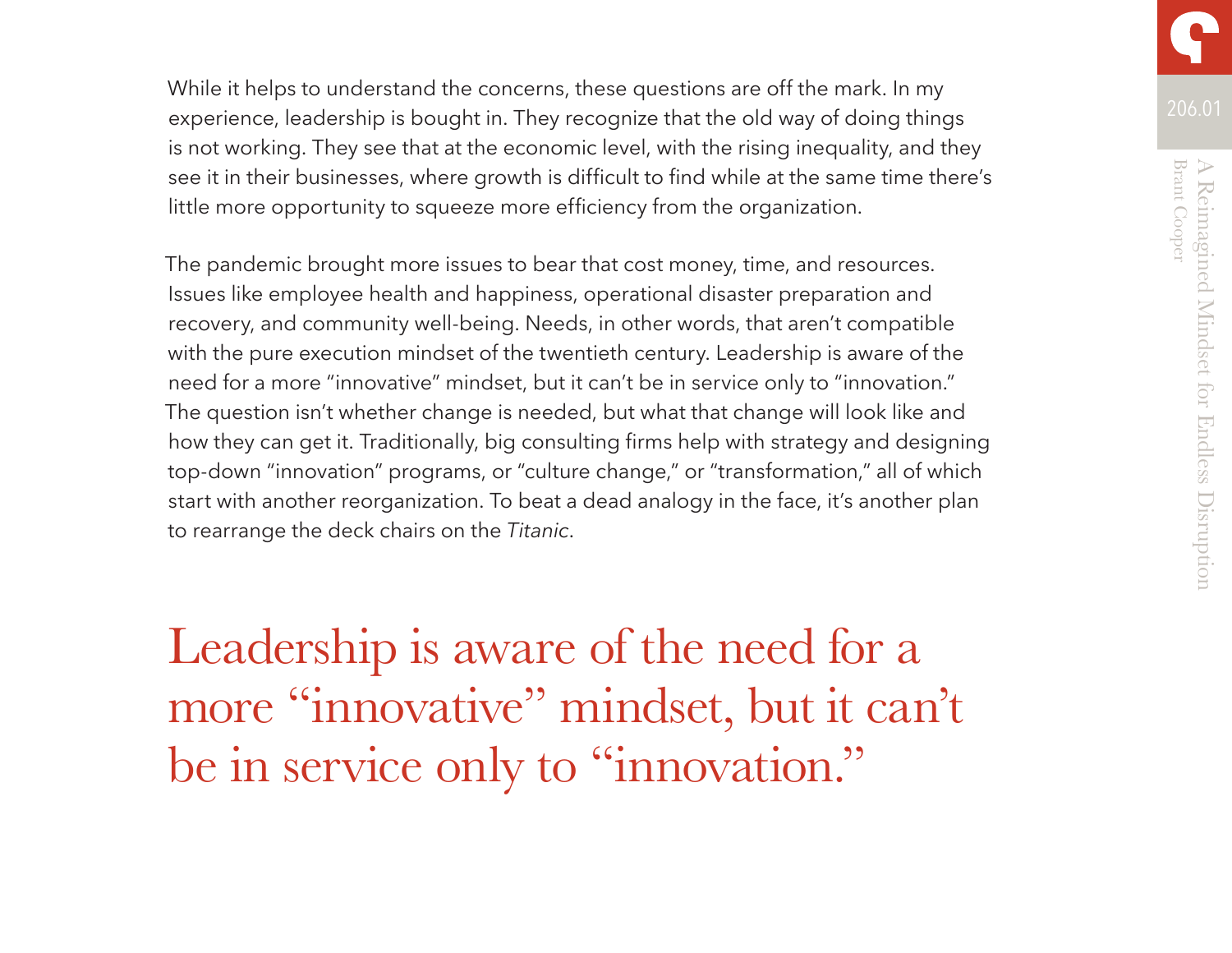Additionally, many executives and middle management have spent time with leadership coaches to learn and practice some of the desired behaviors mentioned above, including empathy, vulnerability, and empowerment. But how to apply it to daily challenges is not apparent, when there are numbers that need to be hit, fires to fight, more meetings to attend.

Missing is where the rubber hits the road: In the end, it's the behavior change in the bottom layers of the organization that drives true organizational change. It can't be just top-down driven. Approaching change from the ground up is an opportunity to equip talented, learning-hungry people with tools for transformation, build shared values and trust, and optimize performance. Your people lead the way. But not without tension. Once the behavior change occurs on the bottom layers, middle management finds itself in an untenable position: pressure to change in the form of words from the top, change bubbling up from below, yet no modifications to skills, performance measures, or incentives to new behavior. They're caught in a pincer move.

Building and maintaining a resilient, aware, and dynamic system starts by taking specific action that puts the 5Es into practice. One must do this in such a way that leverages existing capabilities while also incorporating new skills development, as in the leadership traits mentioned above. Company impact should be built into the action, such that success is demonstrated as quickly as possible.

As mentioned, this is hard work and there is no one-size-fits-all solution. Nor is there a fixed organizational structure, ready-made frameworks, or airport business books that can tell you how to get to the other side of the long, difficult journey in front of you.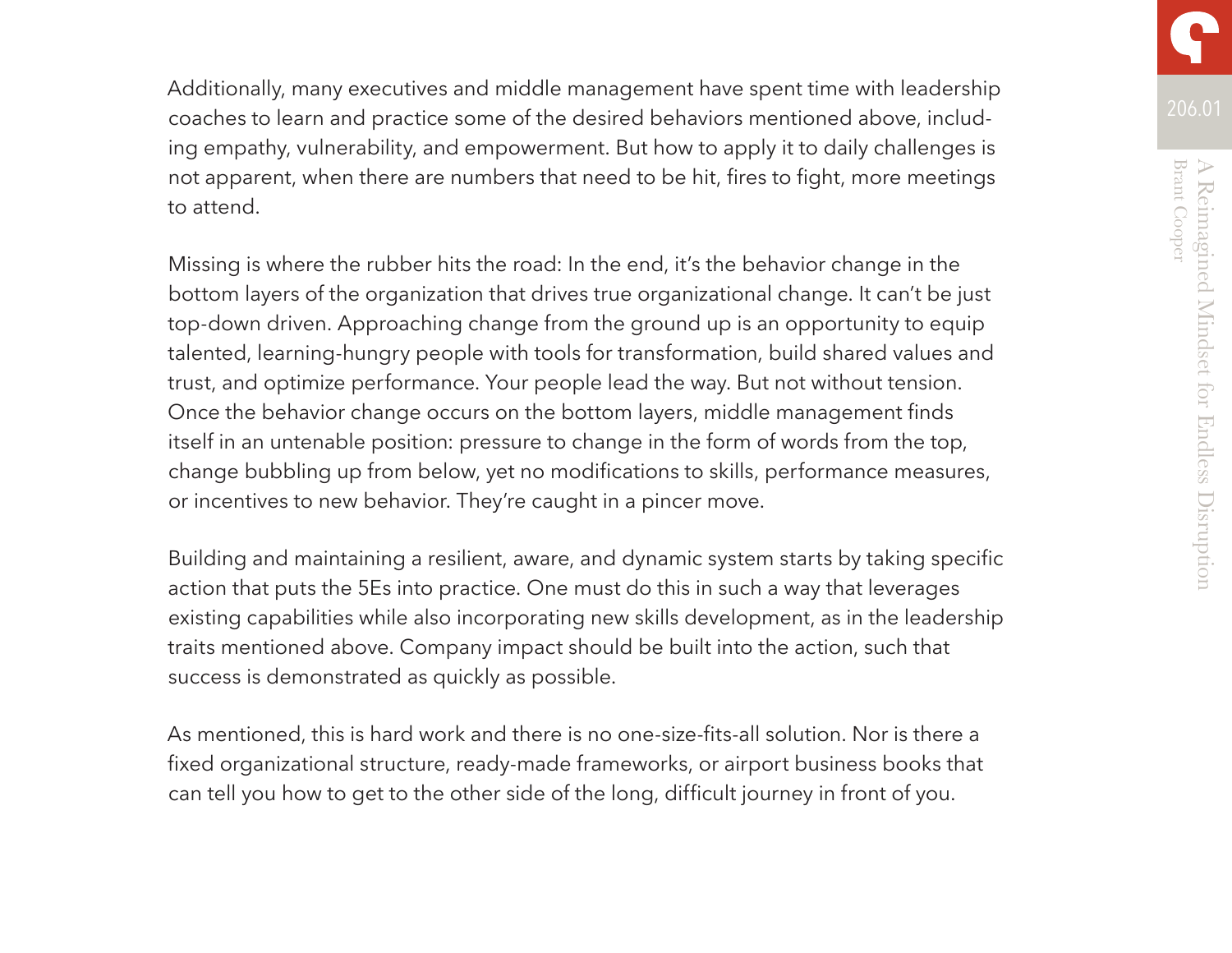My hope is by sharing this framework and the knowledge of organizations that have successfully figured out components that work for them, ideas regarding what the desired outcome looks like, and specific actions you might adapt and use to get going, you will be prepared to start the adventure.

In my view, the first step is to not plan. In fact, that's mostly what's happened over the last decade. Since the Great Recession, there has been a lot of talking, planning, reorganizing, and digitally transforming, without actually driving the real changes necessary.

To kickstart change, you have to start. You have the people with the right mindset to get started today with a structured program to work in a less structured way. A successful kickstart brings a positive return on investment. To accelerate change, you simultaneously expand the program while also putting in place the vision, values, and vector of the program in service to the organization's mission. Successful acceleration results in "product-market" fit, meaning the program is creating momentum for change.

Scaling change is the long journey, requiring modifications to the broader systems, processes, capabilities, and mindset. As with Joseph Campbell's *The Hero's Journey*, the internal obstacles are formidable. But again, you have the allies and champions to get over them. Successfully scaling means that the new mindset becomes the new norm. An enduring system requires an organizational design that is resilient, aware, and dynamic. You no longer have to push the new mindset. Desired behavior comes out of the structure. Ultimately, the system surviving new disruption will be the test of an enduring system.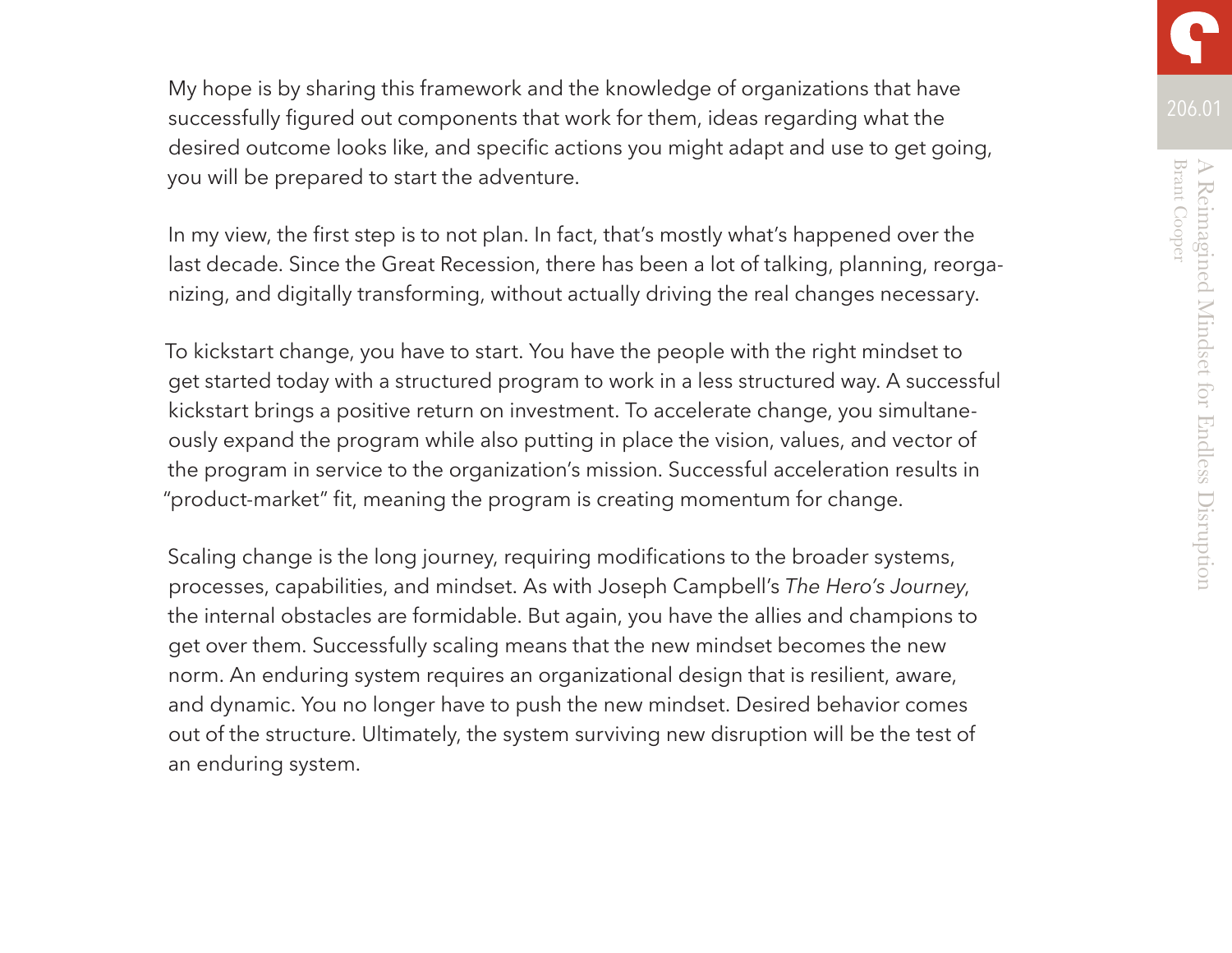A business that *works to maximize efficiency in achieving its mission* is a statement everyone can get behind. Corporate values, based on ethics, establish the behavior needed to achieve the mission within the laws of capitalism. Customers become the primary beneficiary to value creation, since they are likely to be a core part of the mission. Empathy and exploration skills help organizations serve them better now and into the future. Empathy, exploration, and equilibrium principles, applied internally, empower employees to execute on the mission. Evidence-informed decision-making provides a means to overcome disagreement, cut through biases, and build consensus on ways forward. Eventually, all this directly results in value for shareholders.

These five elements put into practice immediately, iterated upon, fine-tuned, and made part of the company culture are primed to scale. Organizational structures put into place that natively produce desired behaviors ensure the new way of working endures. This is a twenty-first-century system that produces and supports a successful digital age disruption mindset. Ensuring businesses thrive in the twenty-first century based on creating value for customers while demonstrating respect for employees and also producing positive returns for investors is the first step, and a vital one, toward owning disruption such that it works for all of us.

In the end, it's the behavior change in the bottom layers of the organization that drives true organizational change.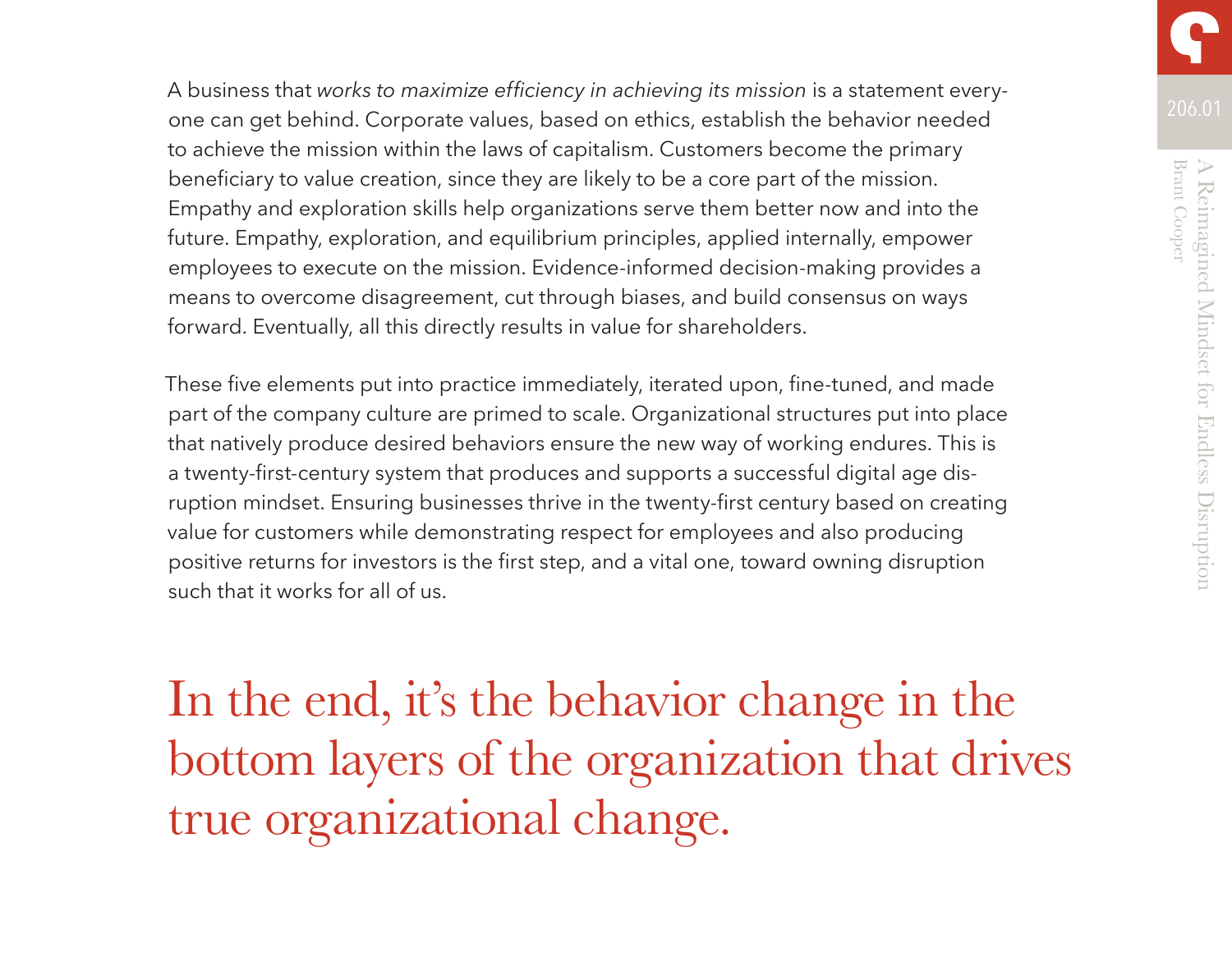## **MAKING ORGANIZATIONS DISRUPTION PROOF IS A CHOICE**

Transforming your organization requires strong top-down leadership with equally strong ground-up behavior change. Gone are the days of hierarchical, command-and-control, execution-minded, output-driven management. Here are the days of working with speed and agility, with empathy, vulnerability, and the empowerment of people. Here, too, are the days of less hierarchy while still maintaining some hierarchy; accountability, but with new metrics; and leadership that rallies people, both for their own benefit and that of the world.

The promise of capitalism has always been about raising the standard of living for all people. It's not a zero-sum system. For much of the twentieth century, capitalism made the middle class. Capitalism solves problems. We celebrate that. But it doesn't do so perfectly. It is sometimes ugly, brutal, and systemically discriminatory toward people who have had as much to do with its success as anyone. In a world filled with invention, value creation, and entrepreneurial spirit, there's absolutely no reason why we cannot apply this spirit to fixing problems in the system itself. We will continue to succeed through capitalism by reinventing how it works for the twenty-first century, leveraging the revolution from the industrial to the digital age by purposefully making disruption work for all.

**Finally, it's worth reminding you that we all wear multiple hats in our lives, whether as business leaders, students, parents, siblings, volunteers, and so on. The RAD mindset and Five Elements (5Es) can play a part in helping us navigate many of our different hats. By learning how to apply the 5Es to other organizations we are a part of, we can help make them RAD as well.**